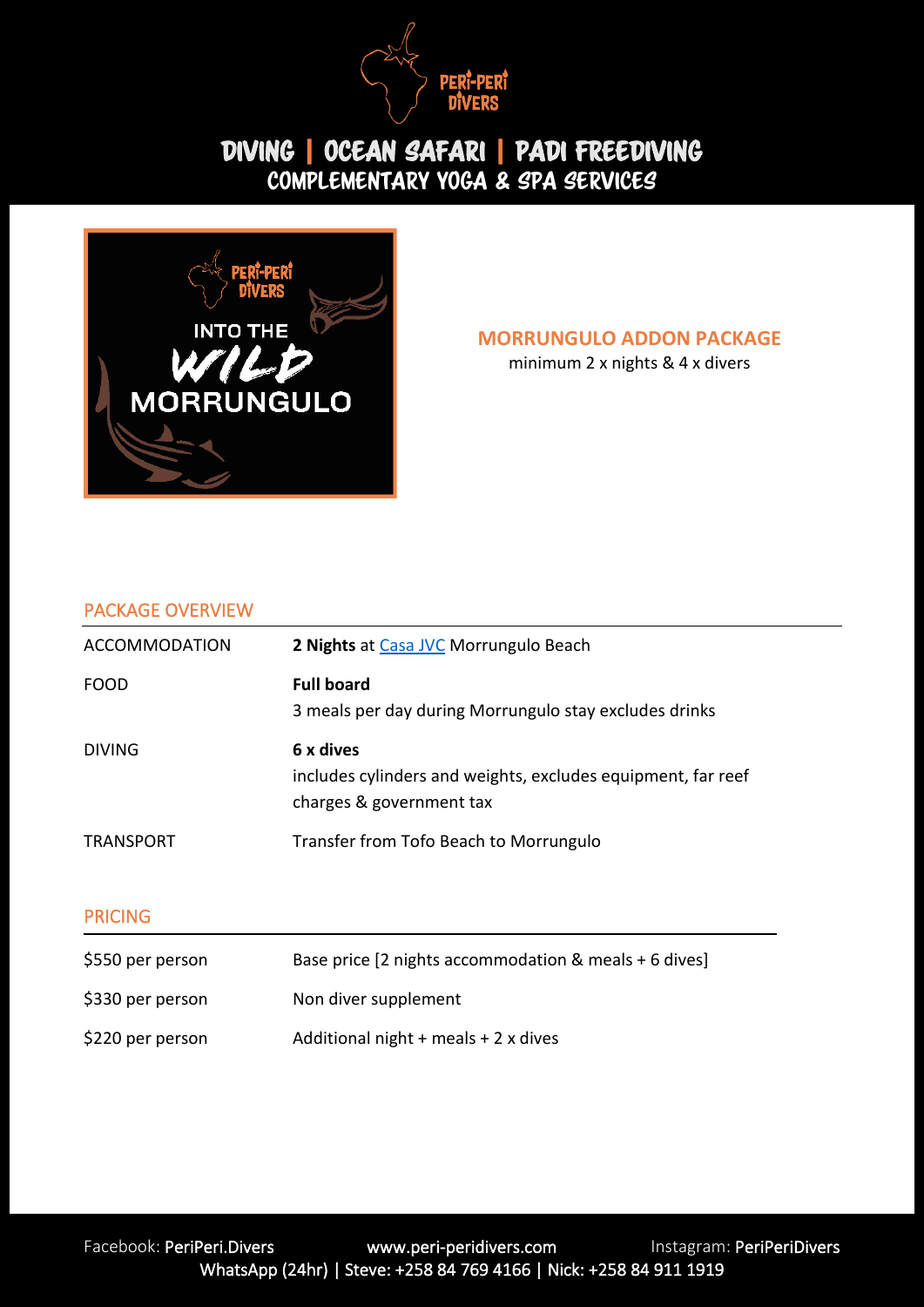

| <b>INCLUDED EXTRAS</b>        |                                                                                                  |
|-------------------------------|--------------------------------------------------------------------------------------------------|
| <b>FREE NITROX</b>            | if certified                                                                                     |
| <b>DRINKS AND SNACKS</b>      | Light snacks, coffee & water - on boat<br>Filter coffee, tea, water & popcorn - in diving centre |
| <b>GYM</b>                    | Onsite gym available                                                                             |
| <b>EXCLUDED EXTRAS</b>        |                                                                                                  |
| <b>FOOD AND DRINK</b>         | Drinks, lunch & evening meals for Tofo Beach stay<br>Drinks for the Morrungulo stay              |
| <b>OTHER</b>                  | Diving or snorkelling equipment - see price list                                                 |
| <b>ADD ONS</b>                |                                                                                                  |
| <b>SCUBA REVIEW POOL ONLY</b> | \$50                                                                                             |
| <b>DEEP ADVENTURE DIVE</b>    | \$60                                                                                             |
| <b>NITROX COURSE</b>          | \$197                                                                                            |
| <b>EXTRA DIVES</b>            | \$35                                                                                             |
| <b>EQUIPMENT RENTAL</b>       | See pricing list                                                                                 |
| <b>POSSIBLE EXTRAS</b>        |                                                                                                  |
| YOGA                          | <b>BIKE RENTAL</b>                                                                               |
| <b>FREEDIVING</b>             | <b>ROCK POOL SNORKELLING</b>                                                                     |
| <b>DOLPHIN SNORKELLING</b>    |                                                                                                  |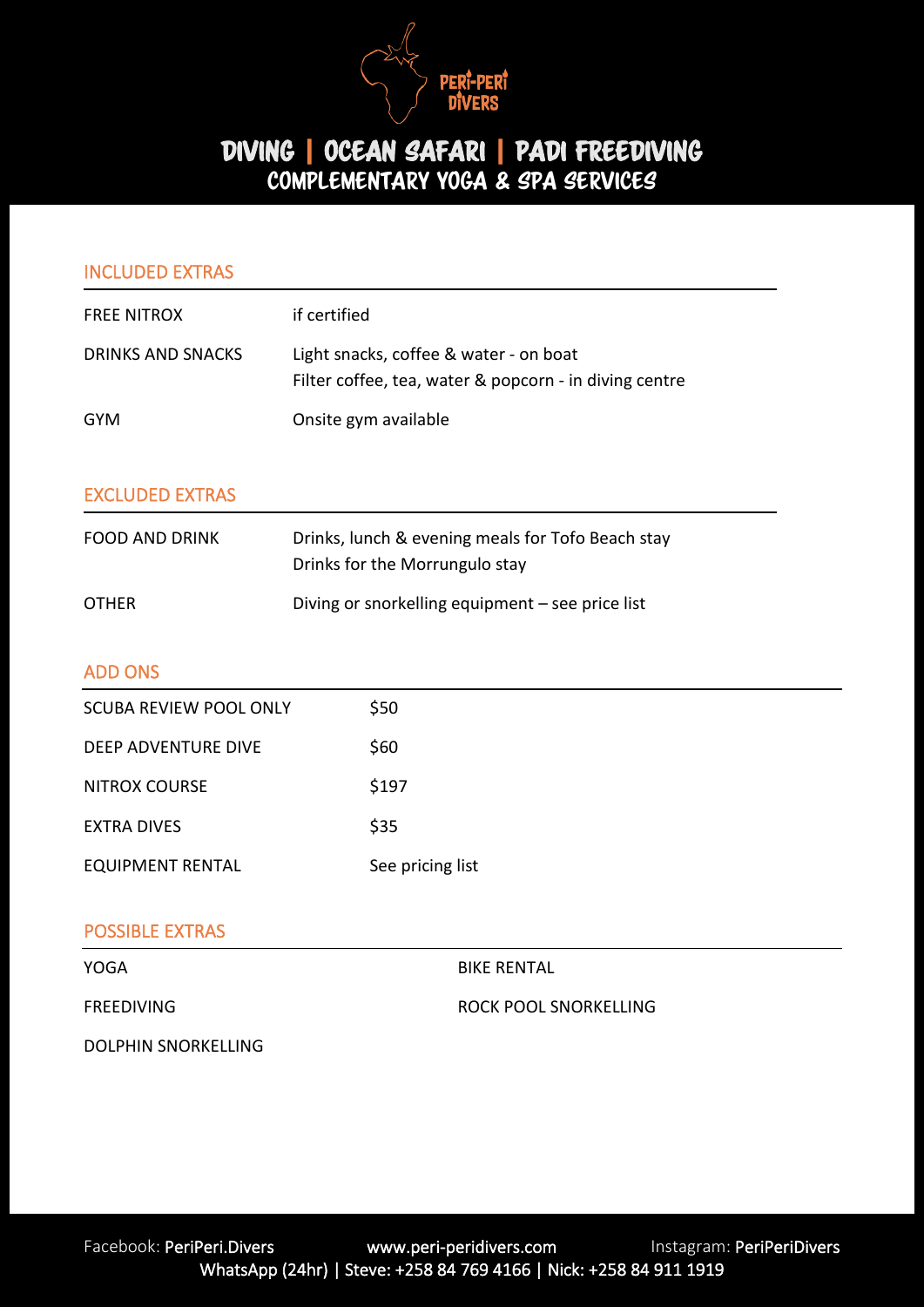

#### ACCOMMODATION OVERVIEW

[CASA JVC](http://www.casajvc.com/) [Morrungulo Beach] Casa JVC is a modern, spacious, fully equipped guesthouse that overlooks the wild untouched coastline of Morrungulo. Breakfast, lunch and dinner prepared by your own chef. Drinks are excluded, there is a very well stocked honesty bar.

Includes air conditioning, ensuite bathroom, WiFi, DSTV, full honesty bar, swimming pool, lounge and full kitchen.

#### **VERY IMPORTANT : PLEASE SEE AGENT CONSIDERATIONS AND PRICING DOWNLOADS FROM THE BELOW LINK**

<https://www.peri-peridivers.com/the-hottest-in-mozambique-usd/>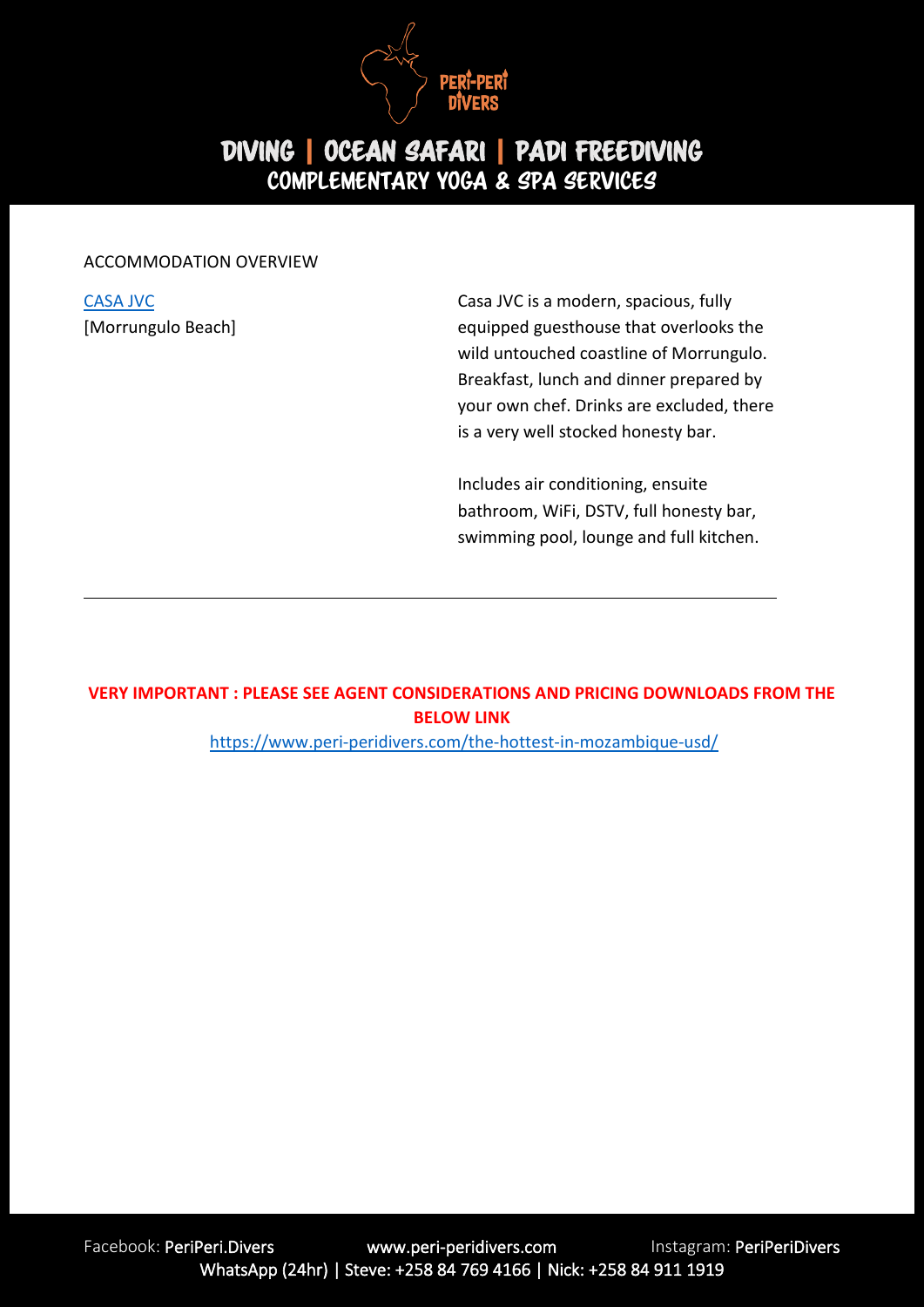

#### PACKAGE ITINERARY

| DAY <sub>1</sub> |                                                                     |
|------------------|---------------------------------------------------------------------|
| 04:00            | Early wake up & head to Morrungulo                                  |
| 07:00            | Arrival for breakfast provided at guesthouse                        |
| $08:30 - 13:30$  | 2 x Scuba dive (double tank) & Ocean safari during surface interval |
| 13:30 - 14:30    | Debriefing - coffee & tea                                           |
| 14:30 - 15:30    | Lunch provided at guesthouse                                        |
| 15:30 - 19:00    | Free time - possible activities                                     |
| 19:00            | Evening meal provided at guesthouse                                 |
|                  |                                                                     |
| DAY <sub>2</sub> |                                                                     |
| $07:00 - 08:00$  | Breakfast provided at guesthouse                                    |
| $08:30 - 13:00$  | 2 x Scuba dive (double tank) & Ocean safari during surface interval |
| 13:30 - 14:30    | Debriefing - coffee & tea                                           |
| 14:30 - 15:30    | Lunch provided at guesthouse                                        |
| 15:30 - 19:00    | Free time - possible activities                                     |
| 19:00            | Evening meal provided at guesthouse                                 |
|                  |                                                                     |
| DAY <sub>3</sub> |                                                                     |
| $07:00 - 08:00$  | Breakfast provided at guesthouse                                    |
| $08:30 - 13:00$  | 2 x Scuba dive (double tank) & Ocean safari during surface interval |
| 13:30 - 14:30    | Debriefing - coffee & tea                                           |
|                  |                                                                     |

- 14:30 15:30 Lunch provided at guesthouse
- 15:30 Leave from Morrungulo
- 18:00 Arrive in Tofo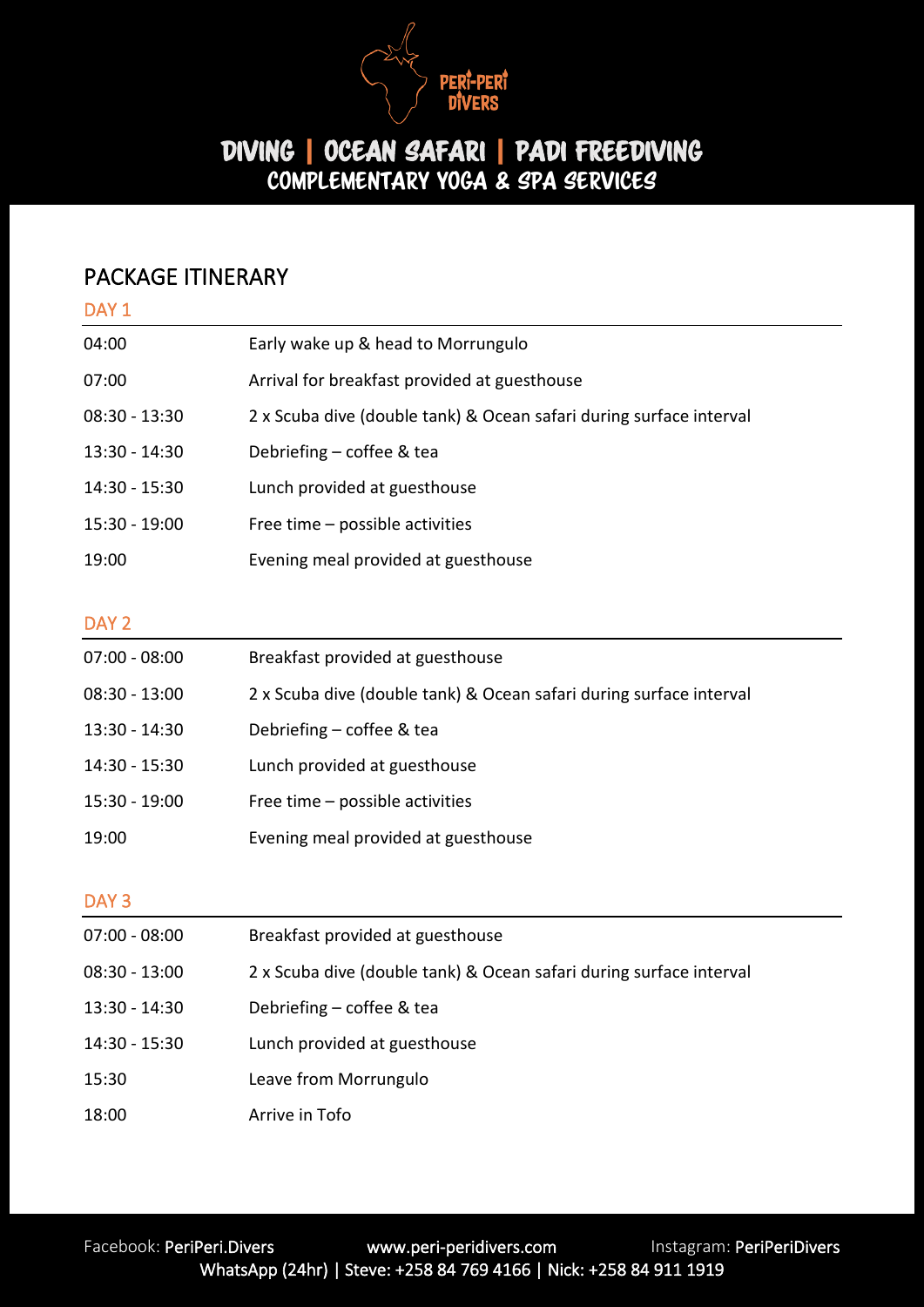

# **CONDITIONS OF PACKAGES:**

Weather conditions here in Mozambique can sometimes be unpredictable, so there may be cancellations of freediving safaris. It's with this in mind that freediving safaris CAN be exchanged for scuba diving should the conditions and group qualifications permit.

Packages are excluding equipment, which includes cylinders and weights. If equipment is needed we have the latest Scubapro equipment available for rent (see [download](https://www.peri-peridivers.com/wp-content/uploads/2020/01/Pricing-and-Payment-Methods-USD.pdf) for pricing and information), which would be payable at the diving centre on completion of your trip. Each boat launch, where two activities are being completed, a DELICIOUS sandwich, lollipops, bananas, biscuits, Water, tea and coffee are provided. There is water provided as standard on all launches.

If there is a cancellation by the shop due to bad weather and we are unable to fit the remaining dives / safaris within the days left, a refund for the said activity will be offered or alternative activities ie, Inhambane/Maxixe tour, quad trails, nitrox course etc. Unfortunately, as the space for a client has been pre-arranged, if a client chooses not to dive on a particular day, they would lose that specific trips' activity. Remaining dives are not interchangeable between parties. If sickness is the reason and the remaining dive cannot be fitted into the time frame, obviously a refund is given - hangovers excluded!

Dive cards and prescriptive dive masks should always be carried in hand luggage. We would hope that all clients have dived within 6 months of arrival and have advanced certifications and above. If open water certified only, no worries, extra courses can be completed at an additional cost.

## **BOOKING & PAYMENT CONDITIONS:**

Please CONFIRM availability before booking FLIGHTS!

- 1. Check dates and availability.
- 2. Email us with the INTO THE WILD package and dates you require.
- 3. Let us know if you want to add ADDITIONS TO YOUR INTO THE WILD package.
- 4. We will confirm availability and hold your space/s [so you can book flights etc]. FOR A MAXIMUM PERIOD OF 3 WEEKS UNTIL DEPOSIT HAS BEEN RECIEVED
- 5. Book your flights, days off work etc.
- 6. Confirm your booking [we require a 20% deposit].
- 7. Final payment is required 6-weeks before your arrival.

If you need any additional information please contact us.